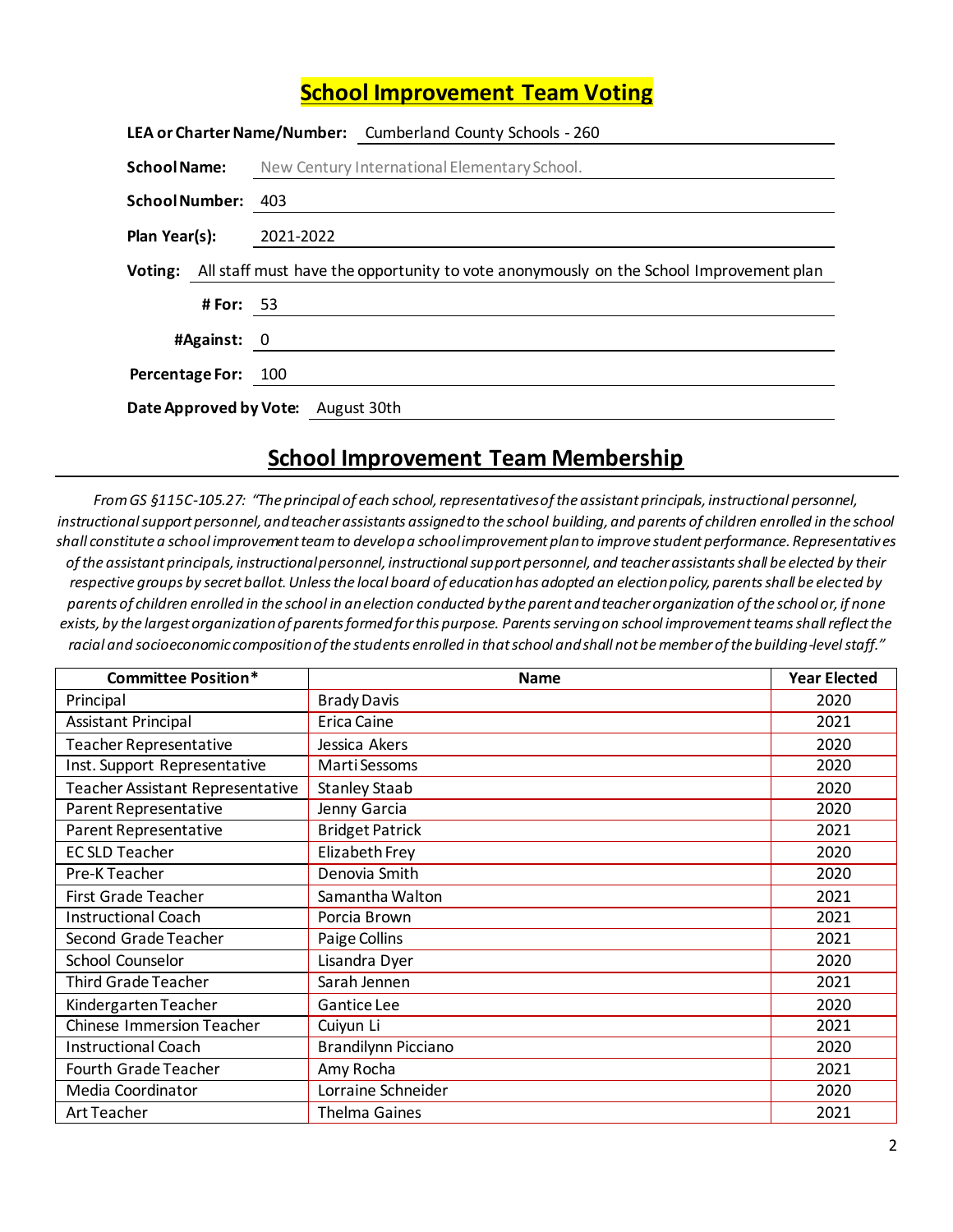## **Title II Plan**

**Instructions:** Complete each cell highlighted in red (content controls will also appear in red when you hover the cursor over them). Refer to the SAMPLE Title II Plan located on page 5 for examples.

| School: | New Century International Elementary School |  |
|---------|---------------------------------------------|--|
| Year:   | 2021-2022                                   |  |
|         |                                             |  |

## **Description of the Plan**

| Purpose:                     | The purpose of this plan is to provide a detailed description of staff development                                                                                                                                                                                  |               |
|------------------------------|---------------------------------------------------------------------------------------------------------------------------------------------------------------------------------------------------------------------------------------------------------------------|---------------|
|                              | expenditures.                                                                                                                                                                                                                                                       |               |
| <b>Budget Amount</b>         |                                                                                                                                                                                                                                                                     | <b>AMOUNT</b> |
| <b>Total Allocation:</b>     |                                                                                                                                                                                                                                                                     | \$800         |
|                              |                                                                                                                                                                                                                                                                     |               |
| <b>Budget Breakdown</b>      | Briefly describe the title of and purpose for this staff development:                                                                                                                                                                                               |               |
| <b>Staff Development 1</b>   | We will provide substitute teachers for $\frac{1}{2}$ day in January so that the teachers can have<br>a planning day to review their testing data and plan out the instruction for the rest of<br>the school year during this extended block of uninterrupted time. |               |
|                              | <b>DESCRIPTION</b>                                                                                                                                                                                                                                                  | <b>AMOUNT</b> |
| Personnel:                   | Five substitute teachers will be shared between 5 <sup>th</sup> grade and 4 <sup>th</sup><br>grade at \$80 apiece. Five substitute teachers will be shared<br>between 2 <sup>nd</sup> and 3 <sup>rd</sup> grade at \$80 apiece.                                     | \$800         |
| <b>Training Materials:</b>   |                                                                                                                                                                                                                                                                     |               |
| <b>Registration/Fees:</b>    |                                                                                                                                                                                                                                                                     |               |
| Travel:                      |                                                                                                                                                                                                                                                                     |               |
| <b>Mileage/Airfare:</b>      |                                                                                                                                                                                                                                                                     |               |
| Lodging/Meals:               |                                                                                                                                                                                                                                                                     |               |
|                              |                                                                                                                                                                                                                                                                     |               |
| <b>Consulting Services:</b>  |                                                                                                                                                                                                                                                                     |               |
| <b>Follow-up Activities:</b> |                                                                                                                                                                                                                                                                     |               |
|                              | Total for staff development 1:                                                                                                                                                                                                                                      | \$800         |
|                              |                                                                                                                                                                                                                                                                     |               |

**Budget Breakdown Briefly describe the title of and purpose for this staff development:**

**Staff Development 2**

**DESCRIPTION AMOUNT**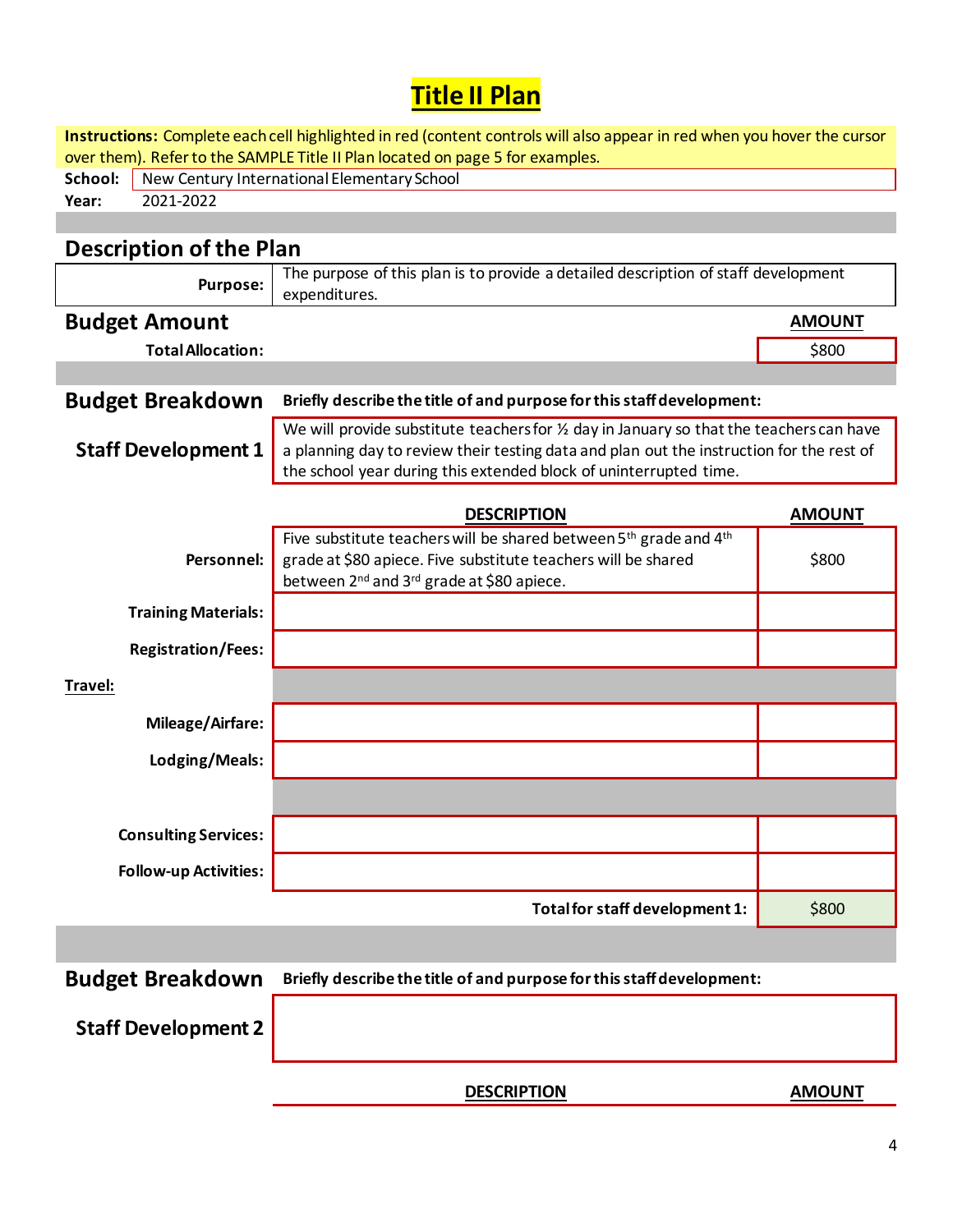| Personnel:                   |                                |       |
|------------------------------|--------------------------------|-------|
| <b>Training Materials:</b>   |                                |       |
| <b>Registration/Fees:</b>    |                                |       |
| Travel:                      |                                |       |
| <b>Mileage/Airfare:</b>      |                                |       |
| Lodging/Meals:               |                                |       |
|                              |                                |       |
| <b>Consulting Services:</b>  |                                |       |
| <b>Follow-up Activities:</b> |                                |       |
|                              | Total for staff development 2: |       |
|                              |                                |       |
|                              | <b>Grand Total</b>             | \$800 |